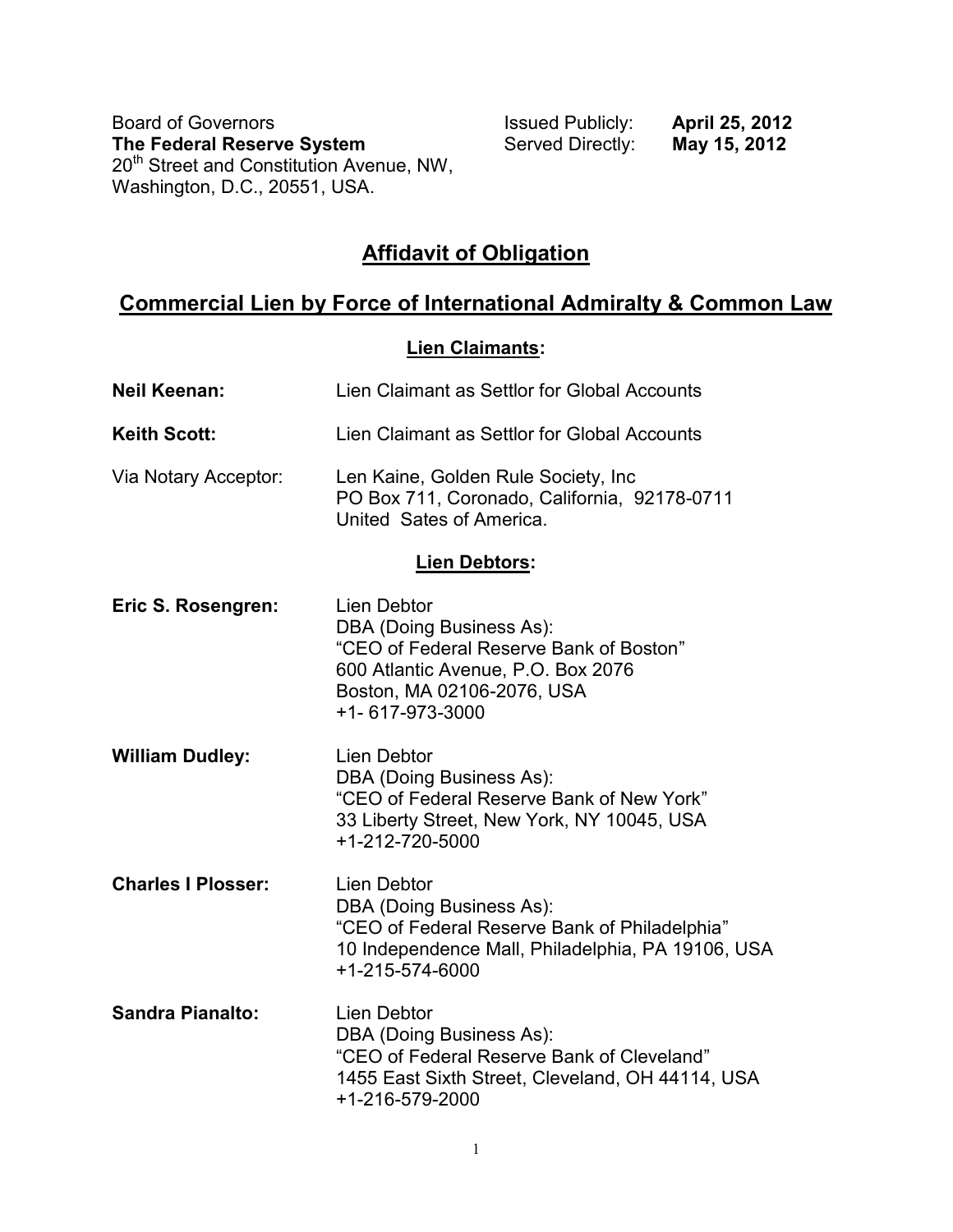| <b>Jeffrey M Lacker:</b>           | Lien Debtor<br>DBA (Doing Business As):<br>"CEO of Federal Reserve Bank of Richmond"<br>701 East Byrd Street, Richmond, VA 23219, USA<br>+1-804-697-8000                                         |
|------------------------------------|--------------------------------------------------------------------------------------------------------------------------------------------------------------------------------------------------|
| Dennis P. Lockhart:                | <b>Lien Debtor</b><br>DBA (Doing Business As):<br>"CEO of Federal Reserve Bank of Atlanta"<br>1000 Peachtree Street, NE, Atlanta, GA 30309-4470, USA<br>+1-404-498-8500                          |
| <b>Charles L. Evans:</b>           | Lien Debtor<br>DBA (Doing Business As):<br>"CEO of Federal Reserve Bank of Chicago"<br>230 South LaSalle Street, Chicago, IL 60604, USA<br>+1-312-322-5322                                       |
| James B. Bullard:                  | Lien Debtor<br>DBA (Doing Business As):<br>"CEO of Federal Reserve Bank of St. Louis"<br>411 Locust Street, St. Louis, MO 63102, USA<br>+1-314-444-8444                                          |
| Narayana Kocherlakota: Lien Debtor | DBA (Doing Business As):<br>"CEO of Federal Reserve Bank of Minneapolis"<br>90 Hennepin Avenue, Minneapolis, MN 55480<br>P.O. Box 291, Minneapolis, MN 55480-0291, USA<br>+1-612-204-5000        |
| <b>Esther George:</b>              | Lien Debtor<br>DBA (Doing Business As):<br>"CEO ofFederal Reserve Bank of Kansas City"<br>925 Grand Boulevard, Kansas City, MO 64198, USA<br>+1-816-881-2000                                     |
| <b>Richard W. Fisher:</b>          | Lien Debtor<br>DBA (Doing Business As):<br>"CEO ofFederal Reserve Bank of Dallas"<br>2200 North Pearl Street, Dallas, TX 75201<br>P.O. Box 655906, Dallas, TX 75265-5906, USA<br>+1-214-922-6000 |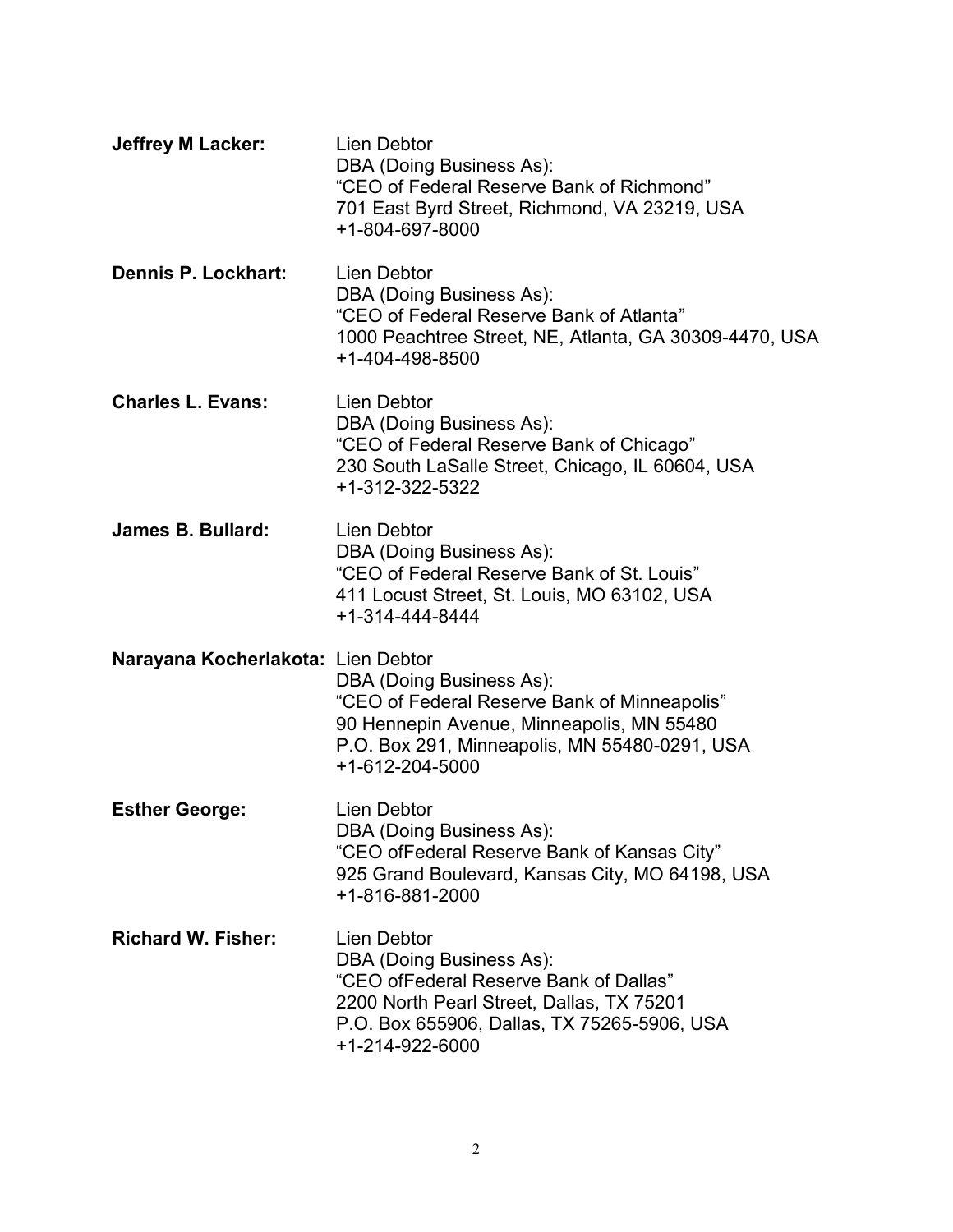| John C. Williams:   | Lien Debtor<br>DBA (Doing Business As):<br>"CEO of Federal Reserve Bank of San Francisco"<br>101 Market Street, San Francisco, CA 94105<br>P.O. Box 7702, San Francisco, CA 94120, USA<br>+1-415-974-2000 |
|---------------------|-----------------------------------------------------------------------------------------------------------------------------------------------------------------------------------------------------------|
| "John Doe" Parties: | Lien Debtors                                                                                                                                                                                              |

**"John Doe" Parties:** Lien Debtors Individuals 1-20 T.B.D. (To Be Determined)

#### **Ledgering and True Bill:**

The ledger for this True Bill is based on the rate of 4% per annum of the principal amount of leased gold which was 2,420,937,400 kilograms of pure gold the total amount since 1961 to present is as follows:

> 2,420,937,400 times .04 96,837,496 per annum

96,837,496  $times$  51 years 4,638,791,996 kilograms of pure gold

Property assets to be returned as settlement and closure:

#### **4,638,791,996 Kilograms of Pure Gold.**

Demand is now made, without prejudice to future and further claims by Lien Claimants, for Lien Debtors, jointly and severally, to deliver over to Lien Claimants full payment by delivery of direct possession thereof.

#### **Surety Collectable in Satisfaction of Claim:**

Any and all accounts, bonds, securities, profits, proceeds, fixtures owned/managed by the Federal Reserve Banks at any location and /or any Banks under control of Federal Reserve Banks.

### **Context & Basis in Fundamental Doctrines:**

#### **(This is a verified plain statement of natural fact)**

All men and women know that the foundation of law and commerce exists in the telling of the truth, the whole truth, and nothing but the truth.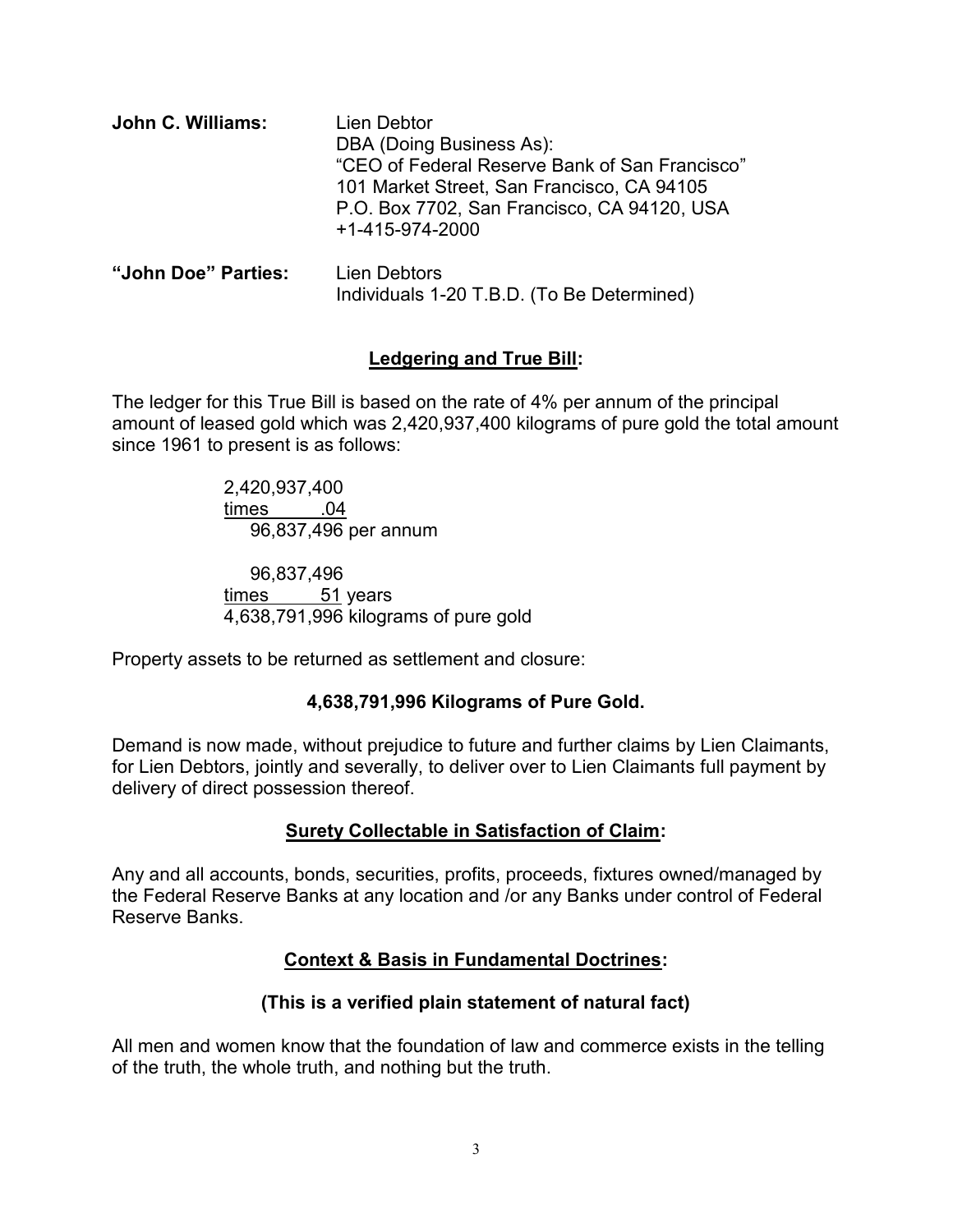Truth as a valid statement of reality is sovereign in commerce.

An unrebutted affidavit stands as truth in commerce.

An unrebutted affidavit is acted upon as the judgement in commerce.

Guaranteed—All men shall have a remedy by the due course of law. If a remedy does not exist, or if the existing remedy has been subverted, then one may create a remedy for themselves and endow it with credibility by expressing it in their affidavit.

(Ignorance of the law might be an excuse, but it is not a valid reason for the commission of a crime when the law is easily and readily available to anyone making a reasonable effort to study the law.)

All corporate government is based upon Commercial Affidavits, Commercial Contracts, Commercial Liens and Commercial Distresses, hence, governments cannot exercise the power to expunge commercial processes.

The Legitimate Political Power of a corporate entity is absolutely dependent upon its possession of Commercial Bonds against Public Hazard, because no Bond means no responsibility, means no power of Official signature, means no real corporate political power, means no privilege to operate statutes as the corporate vehicle.

The Corporate Legal Power is secondary to Commercial Guarantors. Case law is not a responsible substitute for a Bond.

Municipal corporations which include cities, counties, states and national governments have no commercial reality without bonding of the entity, its vehicle (statutes), and its effects (the execution of its rulings).

In commerce, it is a felony for the Officer of a Political/Public Office to not receive and report a Claim to its Bonding Company, and it is a felony for the agent of a Bonding Company to not pay the Claim.

If a Bonding Company does not get a malfeasant public official prosecuted for criminal malpractice within sixty (60) days then it must pay the full face value of a defaulted Lien process (at 90 days).

Except for a Jury, it is also a fatal offense for any person, even a Judge, to impair or to expunge, without a Counter-Affidavit, any Affidavit or any commercial process based upon an Affidavit.

Judicial non-jury commercial judgments and orders originate from a limited liability entity called a municipal corporation, hence must be reinforced by a Commercial Affidavit and a Commercial Liability Bond.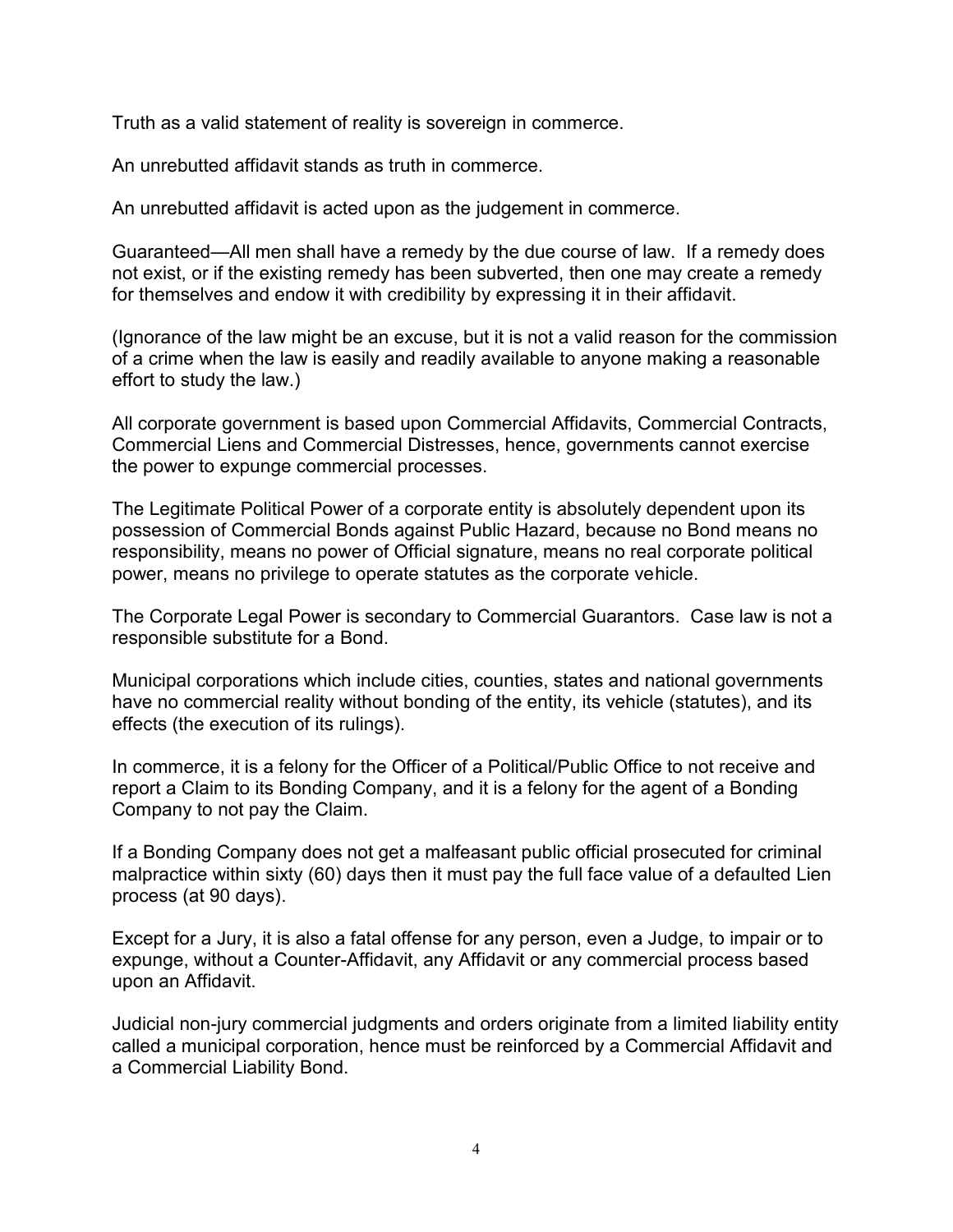A foreclosure by a summary judgment (non-jury) without a commercial bond is a violation of commercial law.

Governments cannot make unbonded rulings or statutes which control commerce, free enterprise citizens, or sole proprietorships without suspending commerce by a general declaration of martial law.

It is tax fraud to use Courts to settle a dispute/controversy which could be settled peacefully outside of or without the Court.

An official (officer of the court, policeman, etc.) must demonstrate that he/she is individually bonded in order to use a summary process.

An official who impairs, debauches, voids or abridges an obligation of contract or the effect of a commercial lien without proper cause, becomes a lien debtor and his/her property becomes forfeited as the pledge to secure the lien. Pound breach (breach of impoundment) and rescue is a felony.

It is against the law for a Judge to summarily remove, dismiss, dissolve or diminish a Commercial Lien. Only the Lien Claimant or a Jury can dissolve a commercial lien.

Notice to agent is notice to principal; notice to principal is notice to agent.

PUBLIC HAZARD BONDING OF CORPORATE AGENTS All officials are required by federal, state, and municipal law to provide the name, address and telephone number of their public hazard and malpractice bonding company and the policy number of the bond and, if required, a copy of the policy describing the bonding coverage of their specific job performance. Failure to provide this information constitutes corporate and limited liability insurance fraud (e.g. 15 USC) and is prim-a-facie evidence and grounds to impose a lien upon the official personally to secure their public oath and service of office.

#### **Allegations & Proof by Force of Law:**

By force of international Admiralty and Common Law, the following Allegations are AFFIRMED and thus Proven, in the event of Failure / Refusal of Response by a personally signed and certified written Answer to each and every point, demonstrating specifically described and verifiable facts to the contrary. Such proper Answer must be given to the Affiants of this Affidavit within 15 calendar days, or else the following Allegations are PROVEN and resulting Obligations immediately enforceable:

1. The amount of gold under contract to the Federal Reserve system is 2,420,937,400 kilograms.

2. The lease payments on this gold is payable at the rate of 4% per annum. Total owed starting in 1961 through 2012 is 4,638,791,996 kilograms of pure gold.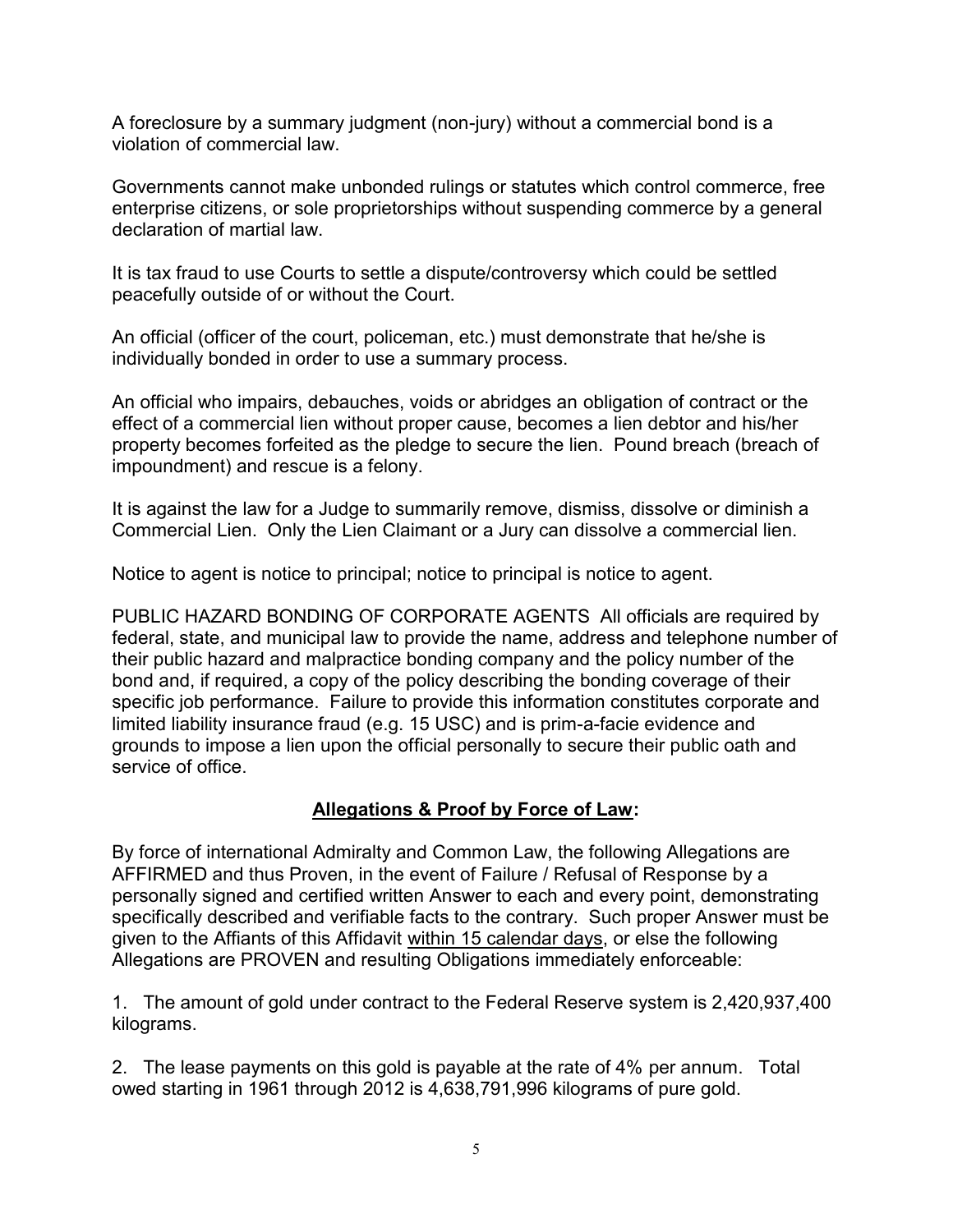3. Proof of the Federal Reserve Obligation is in the form of Federal Reserve Bonds, series of 1928 and series of 1934.

4. Proof of the interest obligation is further demonstrated by the issue of international currencies that have been issued to the Holders of the Gold Accounts, but against the Federal Reserve Bonds.

5. The gold was acquired through a time when gold coin and gold bullion could not be privately owned and had to be surrendered to the State.

6. The World States combined the bullion into a single, central deposit whereby all countries would have equitable access.

7. The gold is actually owned by Governments through their Ministry of Finance.

8. In 1948, under UN Resolution MISA 81704, Operation Heavy Freedom, President Soekarno was appointed as M1. (Monetary Controller) and the entire centralized system was put under his disposal as Trustee.

9. It is deposited into the system by a group of Trustees appointed by Soekarno. These Trustees formed an association of Trustees now known as the Amanah, otherwise known as the Mandates.

10. The Mandates have assigned their authority over the accounts to Neil F. Keenan and Keith F. Scott.

11. The owners of the gold and other assets leased to the Federal Reserve system between 1928 and 1968 at a 4% per annum rental fee have never received substantive payment since 1928 until today. They have been constantly tricked and deceived.

12. All persons from several organizations of persons who consider themselves to be the global elite have illegally used these assets making fortunes for themselves or otherwise benefitting from the illegal use of these accounts. Key among these are members of :

The Committee of 300 Skull and Bones Society The Bilderberg Society The Trilateral Commission Committee on Foreign Relations

13. The Federal Reserve System is a privately owned banking system and all debts of that private banking system beyond the value held in gold is the obligation of the Federal Reserve System only and is not a debt obligation of the people of the United States of America.